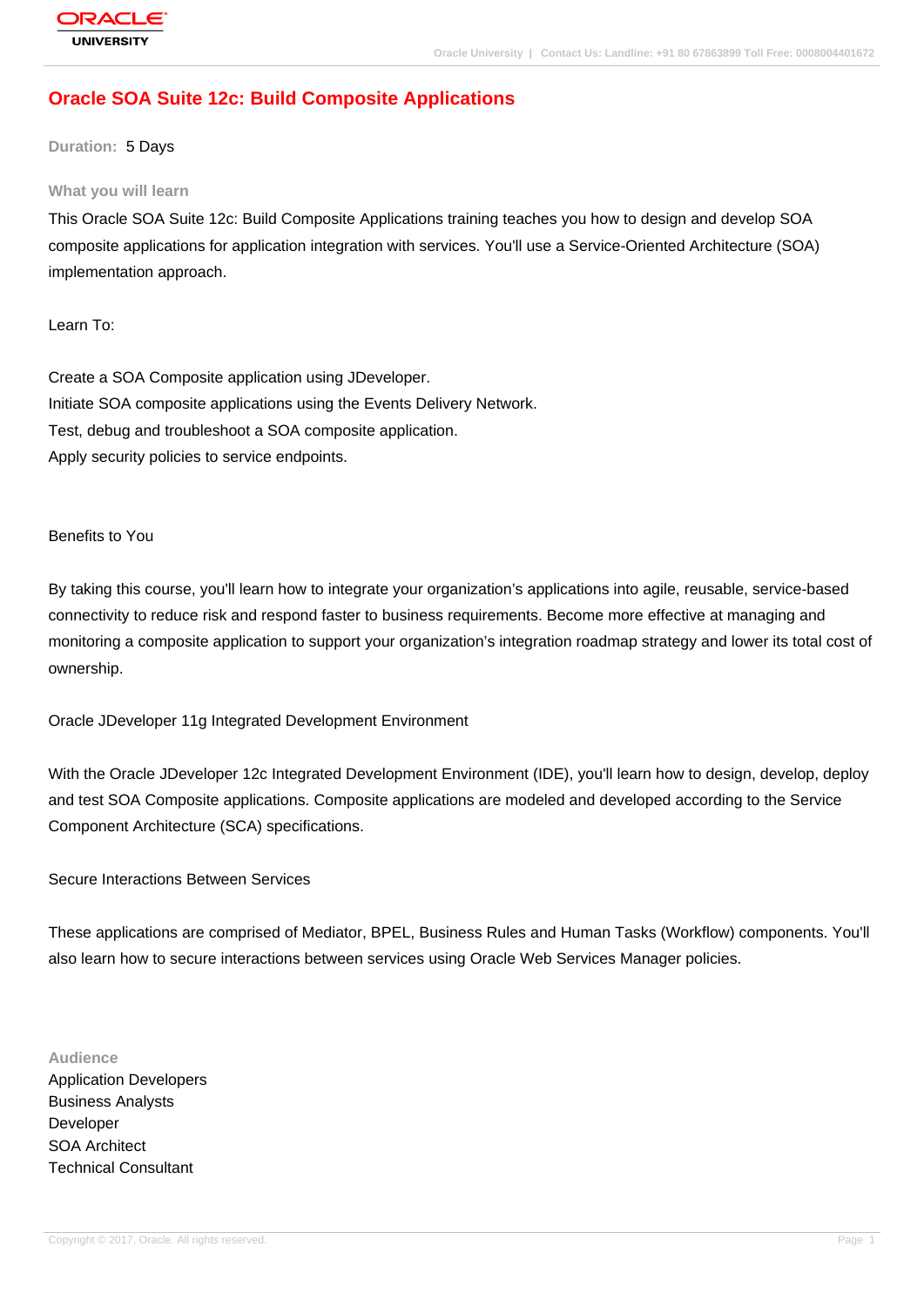## **Related Training**

### Required Prerequisites

Knowledge of XML, XML Schema, XSL Transformations and XPath

Knowledge of web service standards, including SOAP and WSDL.

#### **Course Objectives**

Implement Business Rule component with IF-THEN rules and decision tables

Test, debug, and troubleshoot a SOA composite application

Initiate SOA composite applications using the Events Delivery Network

Apply security policies to service endpoints to secure interactions

Implement Human workflow with Human Task components

Describe SOA concepts and related technology

Orchestrate business process flows by using BPEL

Work with Mediator components with routing rules, filters, and transformations

Create a SOA composite application using JDeveloper

#### **Course Topics**

#### **Introduction to Service Oriented Architecture**

Describing Service-Oriented Architecture (SOA) Explaining Service Component Architecture Reviewing of Services and Key Standards Explaining the Oracle SOA Suite 12c Architecture and Components Explaining Business Events and the Event Delivery Network Installing the Oracle SOA Suite 12c Quickstart

## **Getting Started with Composite Applications**

Describing Basic Synchronous and Asynchronous Interaction Patterns Discussing XSD and Web Services Description Language (WSDL) Creating a Mediator Component Defining a Routing Service Creating XSL and XQuery Transformations with the XSLT Mapper Introducing Working with Adapters Creating a File Adapter Service Reference Examining the composite.xml Source

## **Managing and Monitoring a Composite Application**

Deploying a Composite Application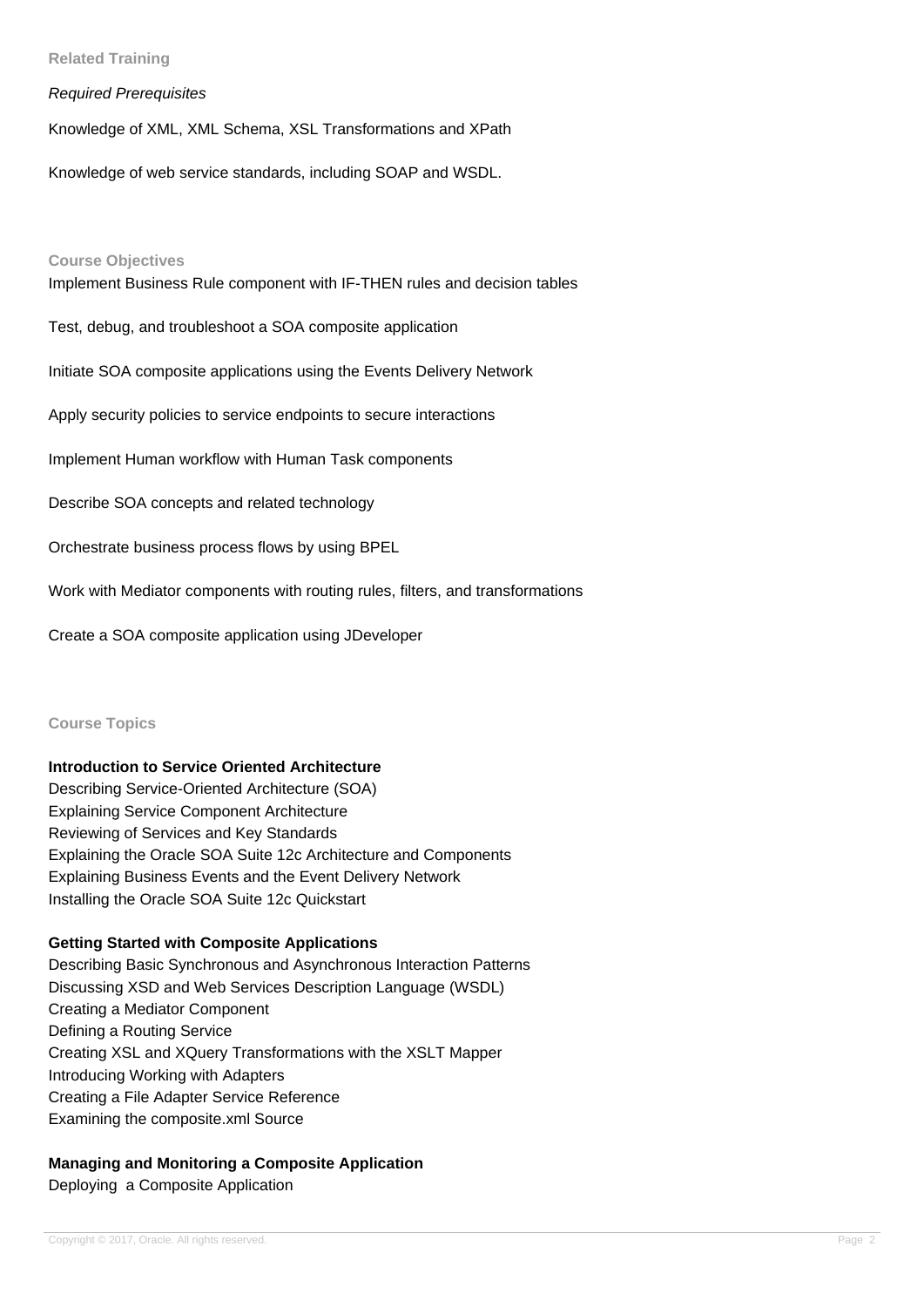Versioning Applications Discussing Application state Using Configuration Plans Managing the Life Cycle of a Composite Application Testing a Composite Application Managing SOA Applications with JDeveloper Testing a Composite Application in Enterprise Manager

# **Working With Data**

Discussing Data Standards Using Attributes Introducing XSL Transformations Using XPath Functions Using the Mapper in JDeveloper Testing Transformations Working with Native Format Data

# **Using the JMS and JDBC Adapters**

Introducing Binding Components and JCA Adapters Monitoring Adapters Discussing JMS Messaging Discussing Adapters and the WebLogic Application Server Introducing the Oracle JMS Adapter Configuring JMS Resources with WebLogic Administration Console Configuring the JDBC Adapter Discussing Transactionality

## **Introduction to BPEL**

Defining Business Processes and BPEL Introducing Parts of a BPEL Process Discussing Variables in a BPEL Process Using the Sequence and Scope Activities Using the BPEL Design Editor Testing a BPEL Process in Enterprise Manager

# **More BPEL Activities**

Conditional Branching with the If Activity Processing with the Flow Activity Parallel and Sequential Looping with the Foreach Activity Suspending a Process with the Wait Activity Waiting for a Message with the Pick Activity Looping with the While Activity Indexing XML Arrays Dynamically Examining Structured and Extension BPEL 2.0 Activities

# **Handling Faults in Composite Applications**

Introducing Faults and Fault Handling Options Managing Faults in Synchronous and Asynchronous Mediators Returning Faults from Synchronous and Asynchronous BPEL Processes Throwing Faults in BPEL Processes Introducing Compensation and Compensation Handlers Introducing the Fault Management Framework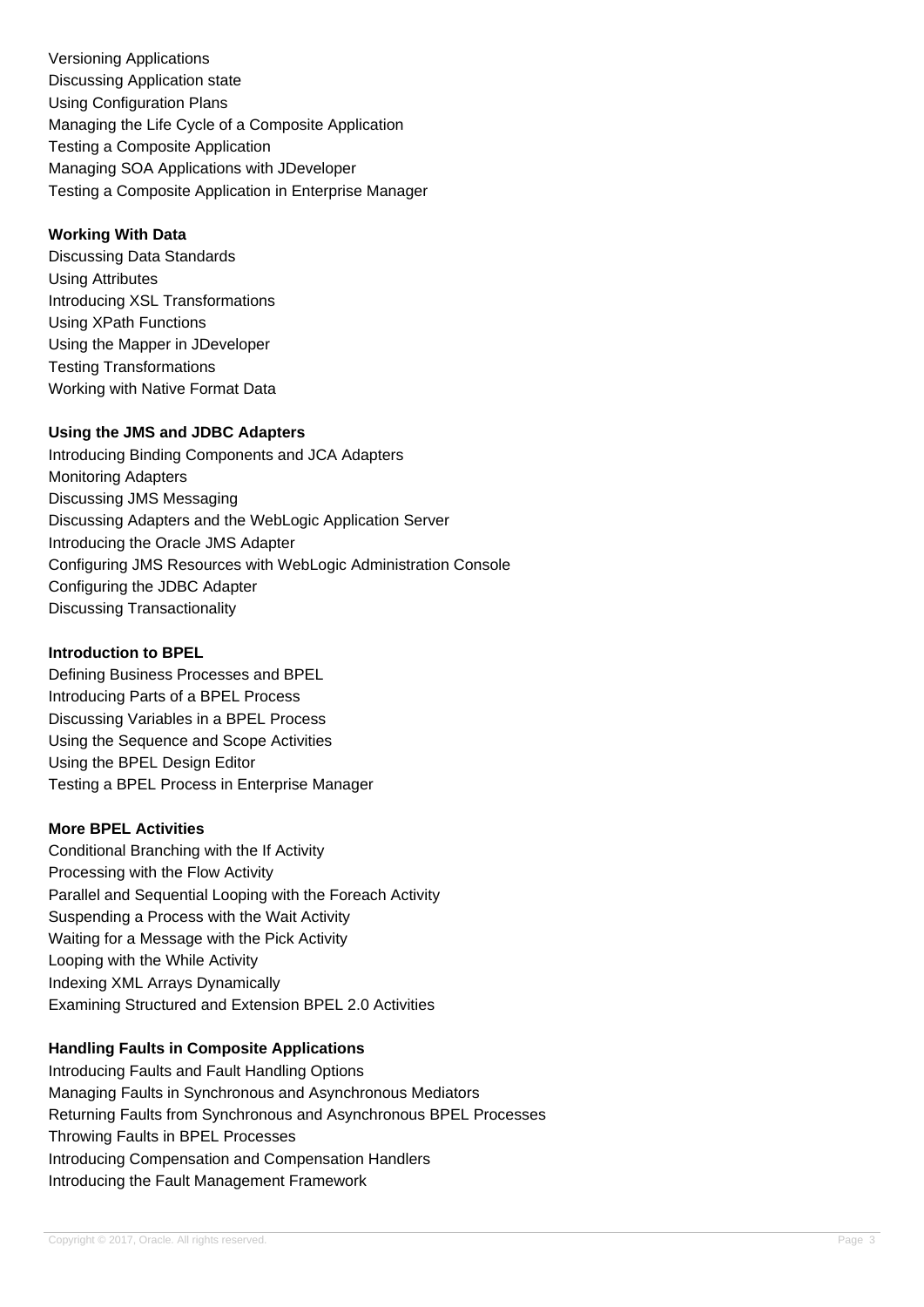# Configuring Fault Policies Recovering Faults with Enterprise Manager Fusion Middleware Control

# **Introducing Human Tasks**

Introducing Human Tasks Creating and Configuring a Human Task in a Composite Application Adding a Human Task to a BPEL Process Generating and Deploying Task Display Forms Using the Worklist Application to View and Act on Task Information Introducing the Oracle User Messaging Service Configuring UMS Notification Properties Sending Notifications to User's Preferred Channel

## **Sharing Functionality**

Using the Design-time Meta Data Services (MDS) Repository to share files Introducing Templates Creating and Using Project, Service Component, and Scope Activity Templates Introducing BPEL Subprocesses Creating and Using Standalone Subprocesses Creating and Using Inline Subprocesses Describing the Differences Between Templates and Subprocesses

# **Using the REST Adapter**

Introducing REST Services Comparing REST and SOAP Web Services Creating and Configuring a REST Adapter

### **Introducing Business Rules**

Introducing the Business Rule Component Describing the Oracle Business Rules Architecture Creating Rules and Decision Tables with the JDeveloper Rule Editor Examining Business Rule Component Files Describing the Role of the Rules SDK Editing Business Rules at Runtime

## **Designing and Managing Business Events**

Describing the Event Delivery Network Creating a Business Event Publishing an Event Subscribing to an Event Managing Events in Oracle Enterprise Manager

## **Testing SOA Composite Applications**

Introducing the Composite Test Framework Defining Emulations and Assertions Discussing Test Suites and Test Cases Testing Initiation of Inbound Messages Emulating Outbound, Fault, and Callback Messages Running Test Cases Examining Results of a Test Run Using the SOA Debugger to Debug Composite Applications